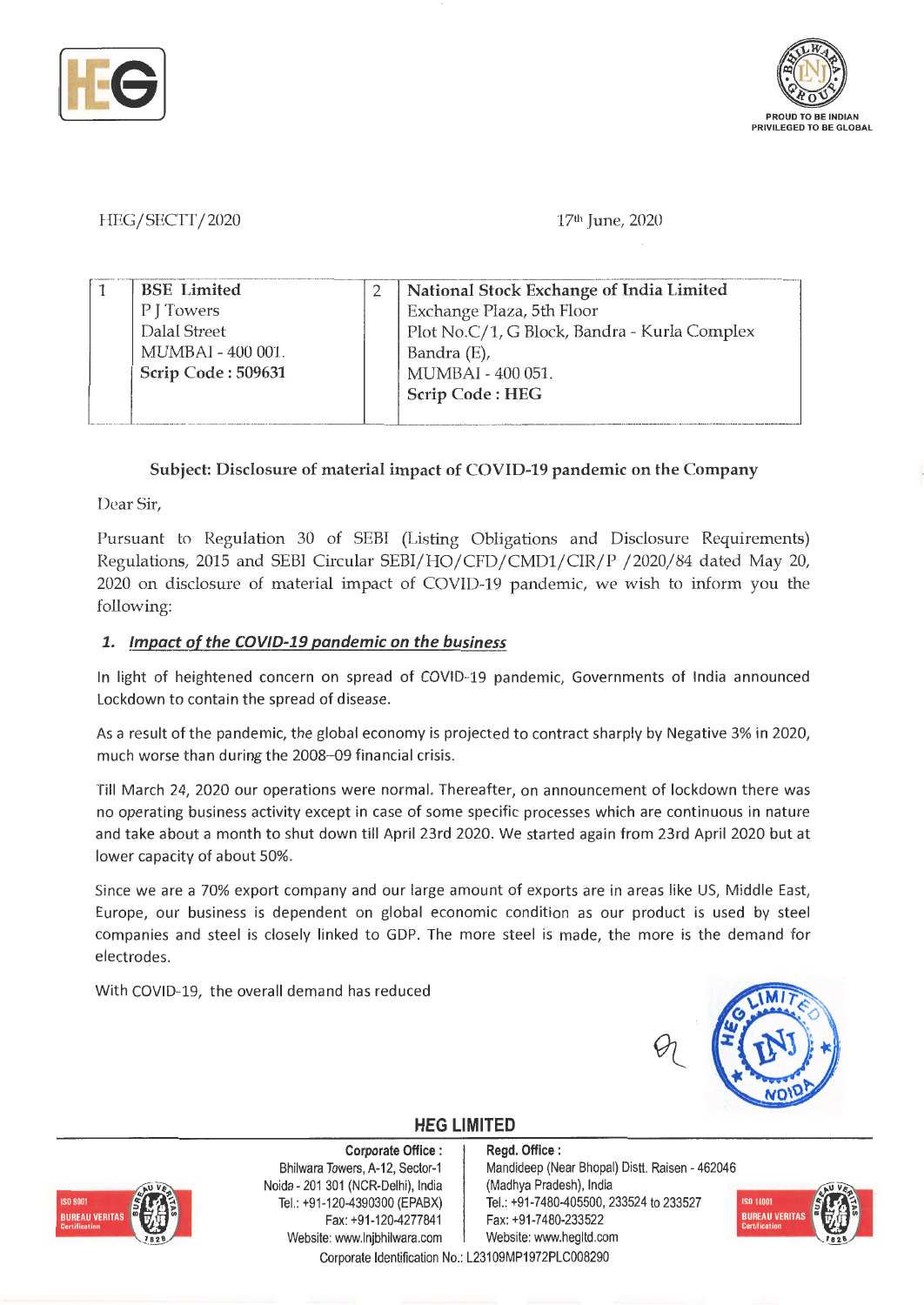



# *2. Ability to maintain operations including the factories/units/office spaces functioning and closed down and Schedule, if any, for restarting the operations*

The Company has restarted operations with reduced workforce since late April 2020, adhering to strict safety norms prescribed by Government of India.

Manufacturing activities have commenced gradually at our plant. However production pick up will be dependent upon current inventory levels and the Company's estimate of demand. In the short term, it is therefore expected that manufacturing activity will be well below the normal.

To ensure the smooth functioning of the works at our plant, we have taken necessary steps to communicate with our employees, stakeholders, customers and vendors about the company's status and updated them on a regular basis. A review mechanism is in place to monitor the execution of the works systematically.

Corporate and regional offices were also shut, but the Company adopted the work from home policy during the entire duration of the lockdown and still continuing to curtail the spread of COVID-19 to the extent possible

#### *3. Steps taken to ensure smooth functioning of operations;*

The Company had started operations with permitted employees strength in its manufacturing plant at Mandideep located in the State of Madhya Pradesh in a phased manner as per the Government & local administration's guidelines. Upon re-starting of the operations, necessary guidelines related to health and hygiene of the employees were adhered to mainly covering social distancing norms, screening, sanitization and self-quarantine etc. Remaining employees have adopted the work from home policy during this period.

The company has been functioning through Audio-Video conferencing calls for communicating with the stakeholders.

Our deeply committed staff have ensured that HEG will face this pandemic with confidence.

#### *4. Estimation of the future impact of COVID-19 on its operations;*

Since most of all our end user industries have been impacted in varying degrees owing to spread of the pandemic related contraction and its consequent effects on global supply chains. The ripple effect of this, like in most industries, is also faced by our customers and in extension by us. We have seen lower off take in the months of April and May and it is difficult to estimate how soon things will revert to normal.

Further it is very early to assess the future impact of COVID-19 with reasonable certainty. However, we are getting order booking from domestic and export market and also started dispatch in domestic and export market and as a result we expect the business of Company to improve gradually.



**Corporate Office** : **Regd. Office** : Bhilwara Towers, A-12, Sector-1 Naida - 201 301 (NCR-Delhi), India Tel.: +91 -120-4390300 (EPABX) Fax: +91-120-4277841 Website: www.lnjbhilwara.com | Website: www.hegltd.com

# **HEG LIMITED**

Mandideep (Near Bhopal) Distt. Raisen - 462046 (Madhya Pradesh), India Tel.: +91 -7480-405500, 233524 to 233527 Fax: +91 -7480-233522

9



vnť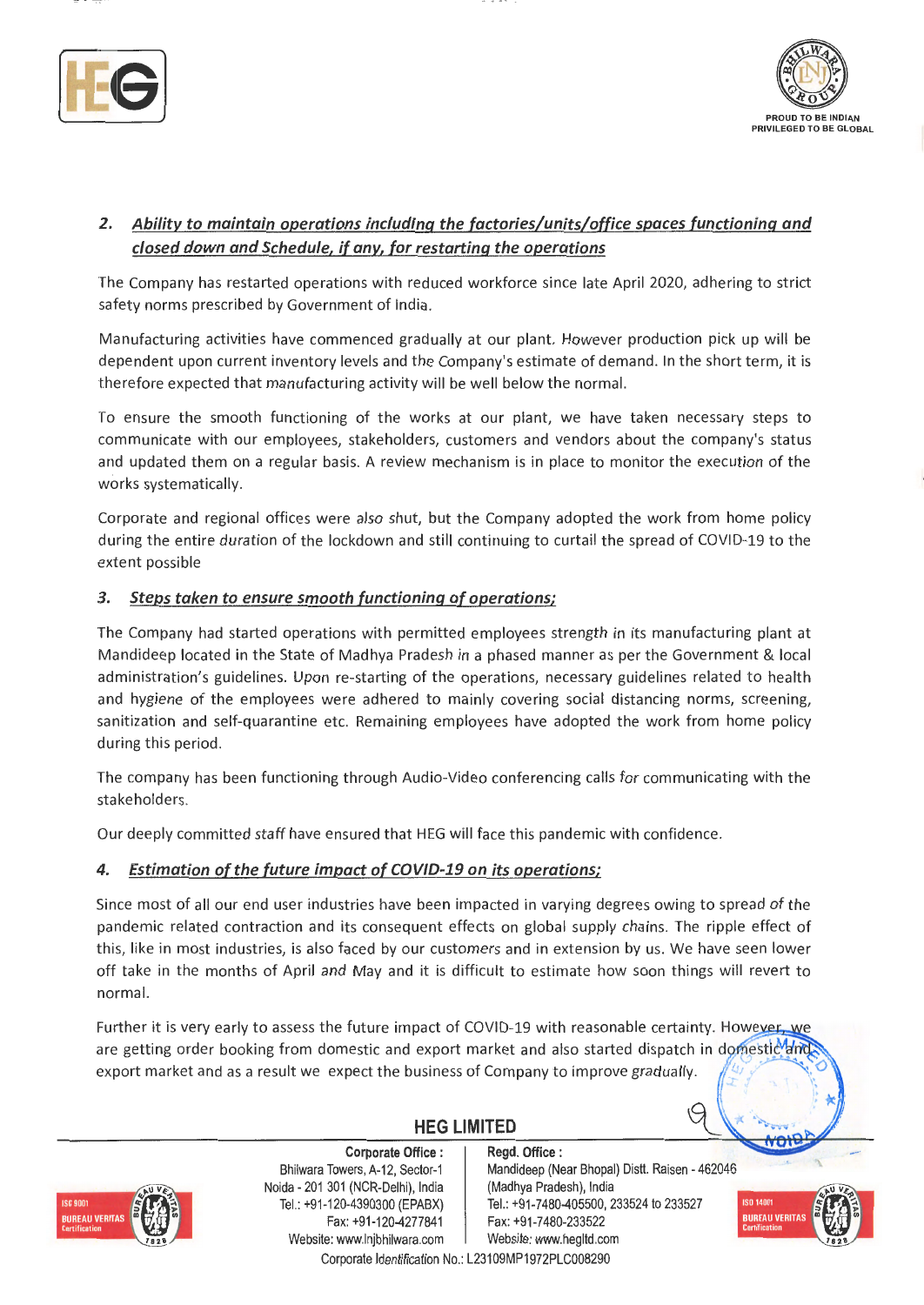



Furthermore, the Company is confident about adapting to the changing business environment and respond suitably to fulfil the needs of its customers.

#### **5. Details of impact of COVID-19 on listed entity's;**

#### • **Capital and financial resources:**

The Company is operating its business by optimum utilization of available financial resources. Currently the company is having a treasury size of more than Rs. 1200 Crores. The Company's capital and Banking facilities resources remain intact. Also the company is long term debt free. The Company has also implemented stringent cost control measures across the organization to conserve cash to address any evolving situation resulting from the pandemic. This will ensure that company is able to appropriately address any challenge thrown up by the continuously evolving situation.

#### • **Profitability**

Consequent to lockdown during the major portion of the first quarter the revenue and the profitability for the first quarter of the FY 2020-21 are likely to be lower. It is difficult at this stage to assess the impact of COVID-19 on the revenue and profitability for the whole of FY 2020-21. Enough caution is applied toward cost optimisation.

#### • **Liquidity position**

The company is in a comfortable position due to its optimum banking limits in place and treasury size to meet out its obligations.

The liquidity position of the Company is quite robust and do not foresee any major issues in the near term.

Our working capital is in line with historical cycle with most customers paying us as per terms. We continue to make payments to our vendors as per our obligation to make sure they are supported at this hour of need. All statutory dues were being paid on respective due dates. Hence there are no liquidity concerns.

#### • **Ability to service debt and other financing arrangements**

The Company is currently in sound liquidity position to meet its financial and other commitments.

As on date, the company is has not having any term loan or long term debt in any manner. The company is long term debt free. HEG has only availed Working Capital Limits for maintaining day to day operations.

We have been paying timely our statutory dues and are able to liquidate working capital limits on time and there is no default of any loan or interest commitments.

Further, for option provided via RBI Circular dt. 27th March 2020, (RBl/2019-20/186 DOR.No.BP.BC.47/21.04.048/2019-20) the company has not opted for deferred payment of interest on Working Capital Facilities availed.  $IM$ 

**HEG LIMITED** 



**Corporate Office** : Bhilwara Towers, A-12, Sector-1 Naida - 201 301 (NCR-Delhi), India Tel.: +91 -120-4390300 (EPABX) Fax: +91-120-4277841 Website: www.lnjbhilwara.com | Website: www.hegltd.com

#### **Regd. Office** : Mandideep (Near Bhopal) Distt. Raisen 46 (Madhya Pradesh), India Tel.: +91-7480-405500, 233524 to 233527

Fax: +91 -7480-233522

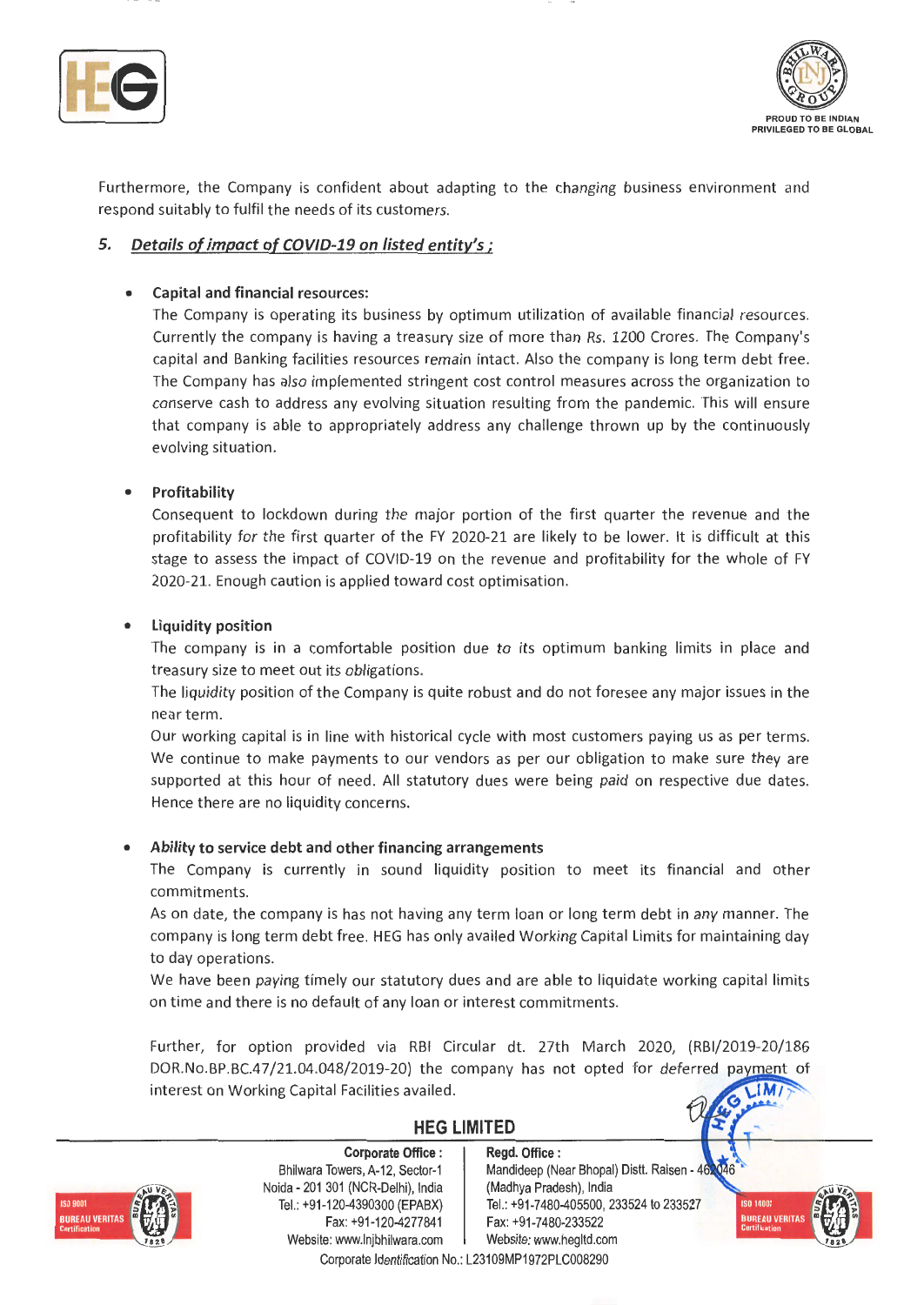



### • **Assets**

The Company does not expect incremental risk to recoverability of assets (Inventories, investments, Receivables, etc.).

#### • **Internal financial reporting and control**

The Company has adequate internal financial reporting and control system. There is no material impact on Internal Financial reporting and control systems in place. The Company is also having a mechanism to continuously review and monitor its policies and procedures to adapt with dynamic environment.

#### • **Supply chain**

The supply chain disruptions were temporary and did not have a long term impact on operations and business goals.

#### • **Demand for its products/services**

Our business is dependent upon the steel sector (Electric arc furnaces) which is largely dependent upon the construction sector, automobiles and other white goods. During the next months we expect the steel demand to fall due to slow down in the construction sector and demand for automobiles. We foresee an overall slow-down in the industry on a global level. We expect to produce at about 50% during in the next coming months.

The company has been in continuous contact with its existing as well as potential buyers. We do not expect cancellation of existing orders.

Further HEG expects improvement in demand post lockdown.

# *6. Existing contracts/ agreements where non-fulfilment of the obligations by any party will have significant impact on the listed entity's business;*

The Company believes in meeting its obligations and existing contracts/arrangements.

At present company does not foresee any significant impact in respect of its existing contracts and agreements where non-fulfilment of obligations due to the reason of COVID-19 by any party could lead to any material impact.

#### **7.**  *Other relevant material updates about the listed entity's business.*

#### **Support to Government/Society efforts in tackling COVID 19 pandemic:**

In an effort to aid the fight against the raging pandemic of COVID-19and aid the community at large, the company has made the following contributions:

- a) Rs . 2 Crores to PM-CARES Fund
- b) Rs. 1.5 Crores to Madhya Pradesh CM Relief Fund
- c) Rs. 1.01 Crores to Rajasthan CM Relief Fund
- d) Rs. 20 Lakhs to Ajmer Local DM Relief Fund

# **HEG LIMITED**



**Corporate Office** : Bhilwara Towers, A-12, Sector-1 Noida - 201 301 (NCR-Delhi}, India Tel.: +91-120-4390300 (EPABX) Fax: +91 -120-4277841

**Regd. Office** : Mandideep (Near Bhopal) Distt. Raisen - 462046 (Madhya Pradesh}, India Tel.: +91-7480-405500, 233524 to 233527 Fax: +91 -7480-233522 Website: www.lnjbhilwara.com | Website: www.hegltd.com